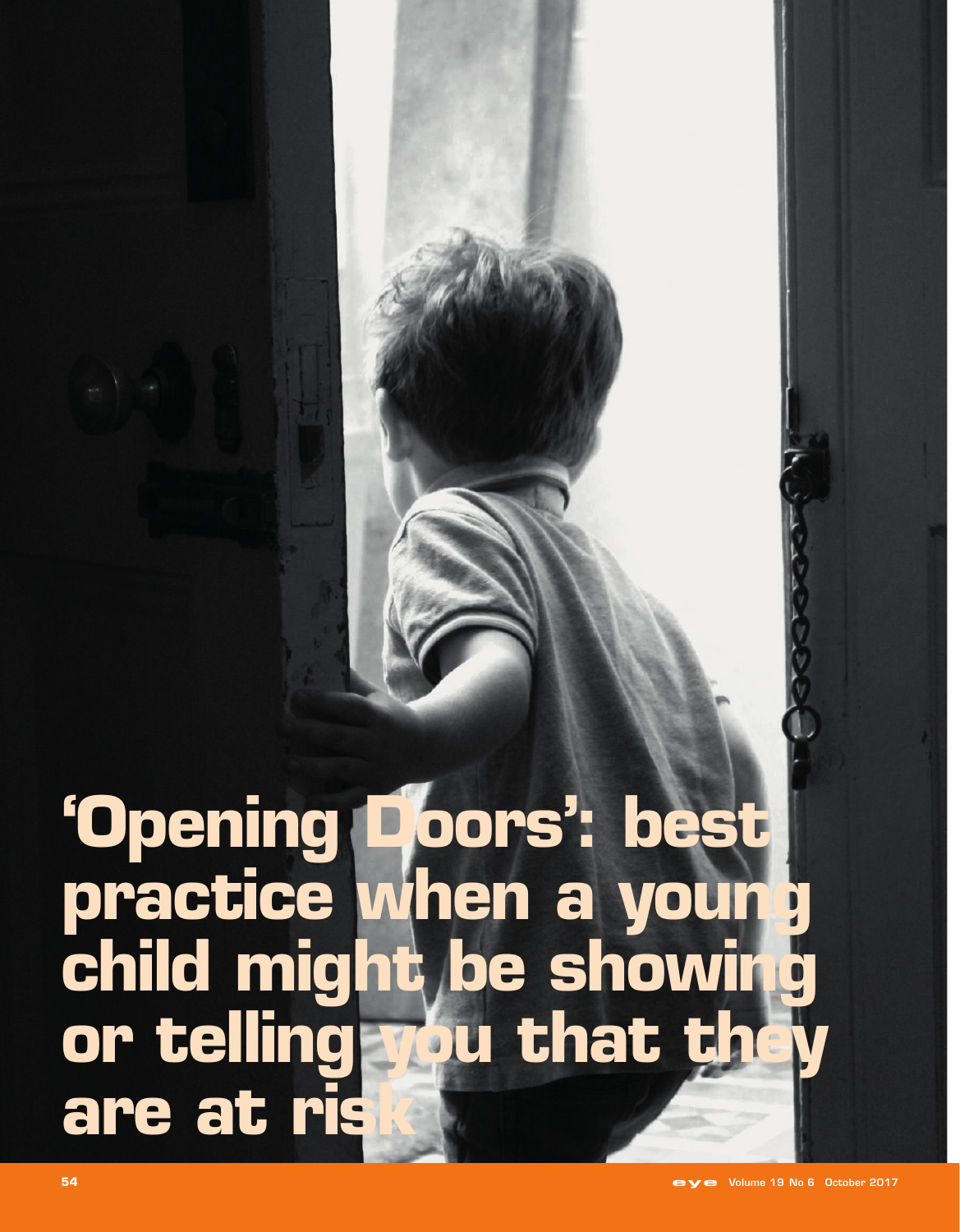This article gives practical, evidence-based guidance on responding carefully to young children in early years settings, using an 'open doors' framework. The guidance is relevant for many situations, but particularly when you may be worried about a child's safety.

uring the course of this article, early years<br>
settings is used to describe the whole range<br>
of places where young children receive care<br>
and education outside of their homes –<br>
childminders, nursery and reception classes<br> settings is used to describe the whole range of places where young children receive care and education outside of their homes – childminders, nursery and reception classes, abuse goes unreported. 'Disclosure' is often seen as a oneoff, one-way event where a child 'tells' an adult. Separately, many professionals are given negative, prohibitive guidance about responding to early concerns. This paper re-frames disclosure as an interaction in which the listening adult may need to play an active, enabling role, and respond to what a child 'does' as well as what they 'say'.

The paper uses the analogy of 'opening doors' for children in response to possible concerns. It reviews what is known from research about young children's memory, communication and testimony; sets out clear guidance for how to respond directly to children and ends by following a young child through a sequence of moments, where adults have opportunities to 'open or close' doors on crucial communication. Specific examples are given throughout, showing how to safely open doors for children, while avoiding accidentally closing doors, or trying to lead or direct children through doors, or not noticing children who are trying to open doors. Connections are made with current safeguarding procedures and with best practice guidance in the early years.

'Opening doors' is a framework of positive, evidencebased guidance translated into very practical responses. This approach has evolved within multidisciplinary practice and training; its roots are in direct work with children giving evidence about serious crime, including sexual and physical assault, and rape. A series of 'opening door' photographs were produced in collaboration with children, who were active agents in the creation of the images.

## **The context**

Child abuse has serious consequences for children, families, and society. For example, the annual cost of child sexual abuse in the UK has been estimated at £3.2 billion (Saied-Tessier, 2014). Research indicates that children experience much higher levels of abuse and neglect than those recorded in official statistics (Allnock, 2015; Beckett and

Warrington, 2014; Radford et al, 2013; Smith et al, 2015;) with recent research suggesting that 85 percent of child sexual abuse goes unreported in England (OCC, 2015).

A failure to listen to children is a recurrent finding in reviews of professional practice – for example, the serious case review into the death of Daniel Pelka (four-years-old) noted that 'Daniel had become invisible to professionals… there was no evidence of any conversation with Daniel about his home life' (Rogers, 2013). Separately, an evaluation of 67 serious case reviews identified that too often the focus on the child was lost and the voices of children and young people were not heard (Ofsted, 2011).

In January 2011, a nursery worker, Paul Wilson, came to the attention of the police following an accusation by a 13-year-old girl of online grooming. Examination of his computer revealed many indecent images, including a serious assault of a three-year-old in a nursery, which he had recorded on his mobile phone. He was arrested, charged and subsequently convicted and sentenced to life imprisonment after admitting two charges of rape, 16 counts of causing or inciting a child to engage in sexual activity, 25 of making indecent images, and three of distributing images of children.

The review found that it was known by the nursery, Ofsted and the Local Authority that Wilson had a 'special relationship' with the child, which should have raised the alarm and been examined in more detail. One of the key lessons from the serious case review was the need for those working with children to listen to, and to ask about, children's experiences directly with them, rather than just speaking to adults (Wonnacott, 2014).

A more recent serious case review, into the death in foster care of a child aged 23-months-old, raises similar issues. Although several professionals noticed that the child had become 'very watchful and wary'; that his behaviour 'showed clearly that he was miserable and at times hungry', and he had lost two kilograms in 12 weeks, these concerns were not followed up (Bentley-Lawson, 2017 para 9.9 and 9.11). The review notes 'regular and consistent supervision … is crucial for the safeguarding of children, especially non-verbal/pre-school children' (ibid p49).

There are signs of positive change – young children's unspoken communication is now being accepted within





#### Ruth Marchant (top); Lucy Turner

**is a forensic interviewer and witness intermediary, providing communication support to very young children in their involvement with the police and the courts; Lucy works with Triangle as an intermediary, interviewer, advocate, and trainer. She is qualified as an Early Years Teacher and SENCO**

**ruth@triangle.org.uk lucyt@triangle.org.uk**

**Much child abuse goes unreported. 'Disclosure' is often seen as a one-off, one-way event where a child 'tells' an adult. Separately, many professionals are given negative, prohibitive guidance about responding to early concerns.**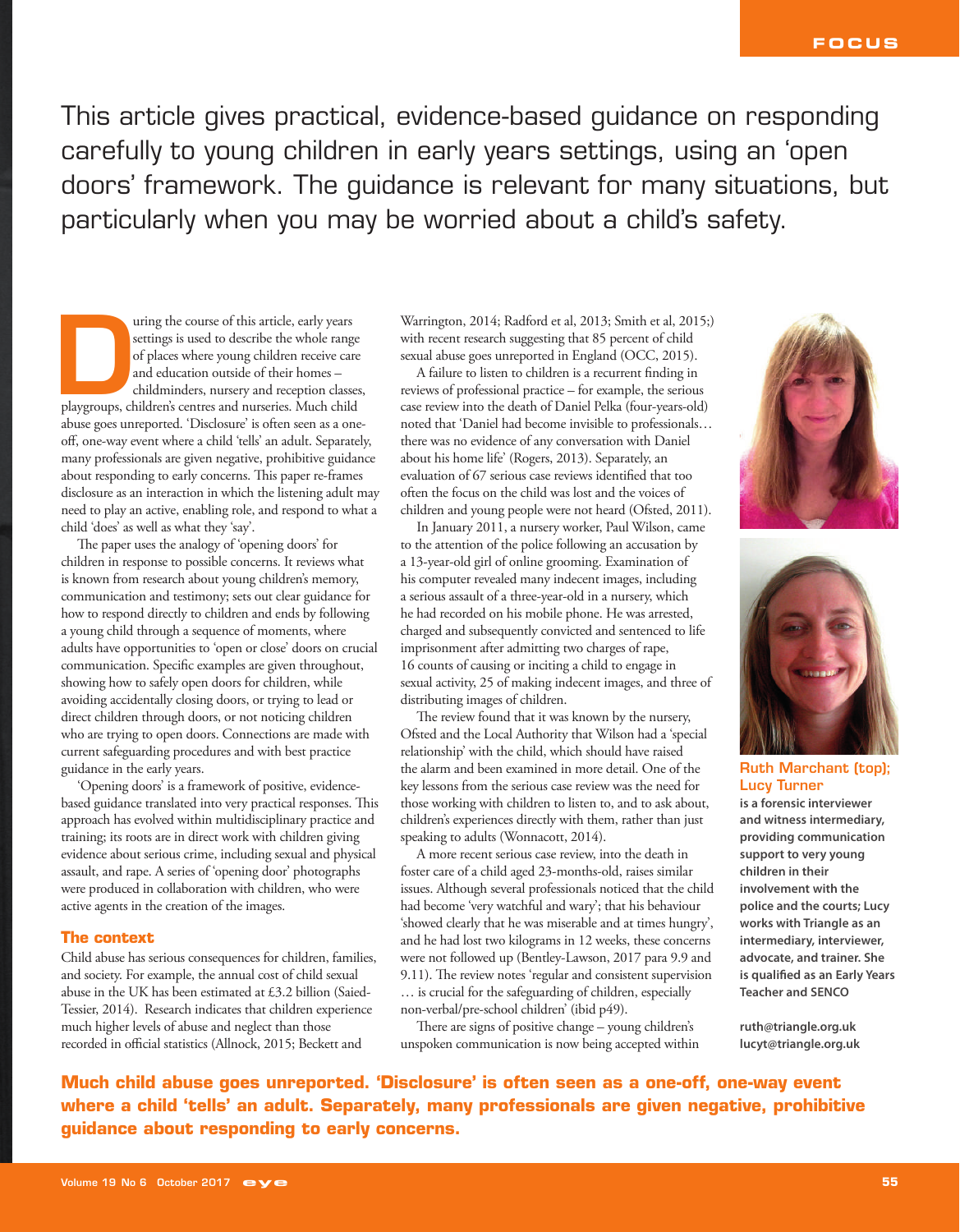## **When a young child might be showing or telling you that they are at risk**

- An 18- month-old freezes every time his nappy is changed.
- A three-year-old plays 'jections' (injections) alone in the quiet area.
- A three-year-old has very faint bruising around her neck, you think it might be finger marks.
- A four-year-old announces that 'Fireman Sam squirts on my tummy all night' see page 57.
- A four-year-old plays 'bedtime' frantically and repetitively, whispering 'Don't tell or I kill you'.
- A five-year-old offers 50p to lick another child's minnie at playtime.
- A five-year-old tells you she has 'a bad, bad secret' but cannot say what it is.
- A three-year-old draws this picture of his step-father, says 'Look, Jon's hurty fingers'
- A two-year-old draws this picture of herself, says 'me and my holes'

legal proceedings. Many four-year-olds and some threeyear-olds have given evidence at criminal trials in England, including children who were two-years-old when first interviewed (Marchant, 2013; 2016).

In 2010, the Appeal Court upheld a conviction for rape based on the evidence of a child aged three-years-old at interview (four at trial), who was describing events that had occurred when she was two-years-old. The judgement stated, 'the age of a witness is not determinative on his or her ability to give truthful and accurate evidence' (R v. Barker, 2010; EWCA Crim 4 para 40).

In the six years following this judgment, there has been a significant increase in the number of young children giving evidence in criminal proceedings, reflected, for example, in patterns of referral for intermediary support (intermediaries are a Special Measure, enabling children's communication in legal proceedings – http://www.triangle.org.uk/service/ intermediaries).

#### **Safeguarding policies and procedures in the early years**

Confident early pick-up of possible concerns – by careful opening of doors – is an essential foundation for children's safety. The requirement to protect children from harm is embedded throughout policies and guidance across every discipline and agency involved with children, for example:

- '… safeguarding children and protecting them from harm is everyone's responsibility. Everyone who comes into contact with children and families has a role to play.' (Department for Education, 2015b, p5).
- 'Safeguarding is everybody's business … the safety and well-being of those in vulnerable circumstances is at the forefront of our business' (NHS England 2015 p6).
- 'The police have a duty to safeguard and protect children.' (College of Policing 2016).

The requirement to protect babies, toddlers and young children from harm is similarly clear in *Early Years Foundation Stage* (EYFS) policies and guidance, for example: 'Providers must be alert to any issues for concern in the child's life at home or elsewhere. Providers must have and implement a policy, and procedures, to

safeguard children. A practitioner must be designated to take lead responsibility for safeguarding children in every setting. Policy must cover the use of mobile phone and camera. Providers must train all staff to understand their safeguarding policy and procedures … Training … must enable staff to identify signs of possible abuse and neglect at the earliest opportunity, and to respond in a timely and appropriate way.' (Department for Education 2014 para 3.4, 3.5 and 3.6).

#### **Closing doors by mistake**

Multi-agency government guidance states: 'If a child reports, following a conversation you have initiated or otherwise, that they are being abused and neglected, you should listen to them, take their allegation seriously, and reassure them that you will take action to keep them safe.' (Department for Education, 2015a).

Although most guidance, like the above, says children should be listened to, it rarely explains how to do this safely. In fact, practitioners in many early years settings are given long lists of what not to do: 'Don't investigate, don't ask suggestive or leading questions, don't ask any questions at all, don't press the child for information; avoid making promises you can't keep, don't extend a child's account, never say you will keep a secret, don't interpret a child's behaviour, don't comment, don't react, don't express shock or disbelief, don't lead a child as this could prejudice police investigations, never promise the child complete confidentiality, do not question or cross-examine a child, never put words into a child's mouth.' [Department for Education, 2015b; Department for Education 2016; Department for Education, 2015a; Pan Sussex Child Protection Procedures 2016; Pan London Child Protection Procedures 2016; *Early Years Foundation Stage* 2014; CACHE Children and Young People Diploma 2011]

Such prohibitive, negative guidance can accidentally silence children, by creating anxiety, hesitancy or confusion in the adults. In our experience, many professionals are clear about what they must not do or say. Relatively few people are confident about what they should do or say.

The opening doors guidance is entirely positive, i.e. it explains what to do, rather than what not to do.

#### **Re-framing 'Disclosure' – what research tells us**

It is commonly thought that young children do not 'tell' about abuse, especially sexual abuse. For example, research reports that children rarely disclose sexual abuse immediately after the event (Smith et al, 2015) and that 60-80 percent of victims 'withhold' or 'delay' disclosure (Hébert, Tourigny, Cyr, et al, 2009; Jones, 2000; Paine and Hansen, 2002; McElvaney, 2015). However, some recent research suggests that many children do attempt to tell, over time, in different ways and that disclosure tends to be a process rather than a single episode (London et al, 2005; Alaggia, 2010). Some children face additional barriers in disclosing abuse – for example, very young children and some disabled children (Marchant 2013, 2010).

In a recent study in England, more than 80 percent of young adults who had experienced high levels of abuse and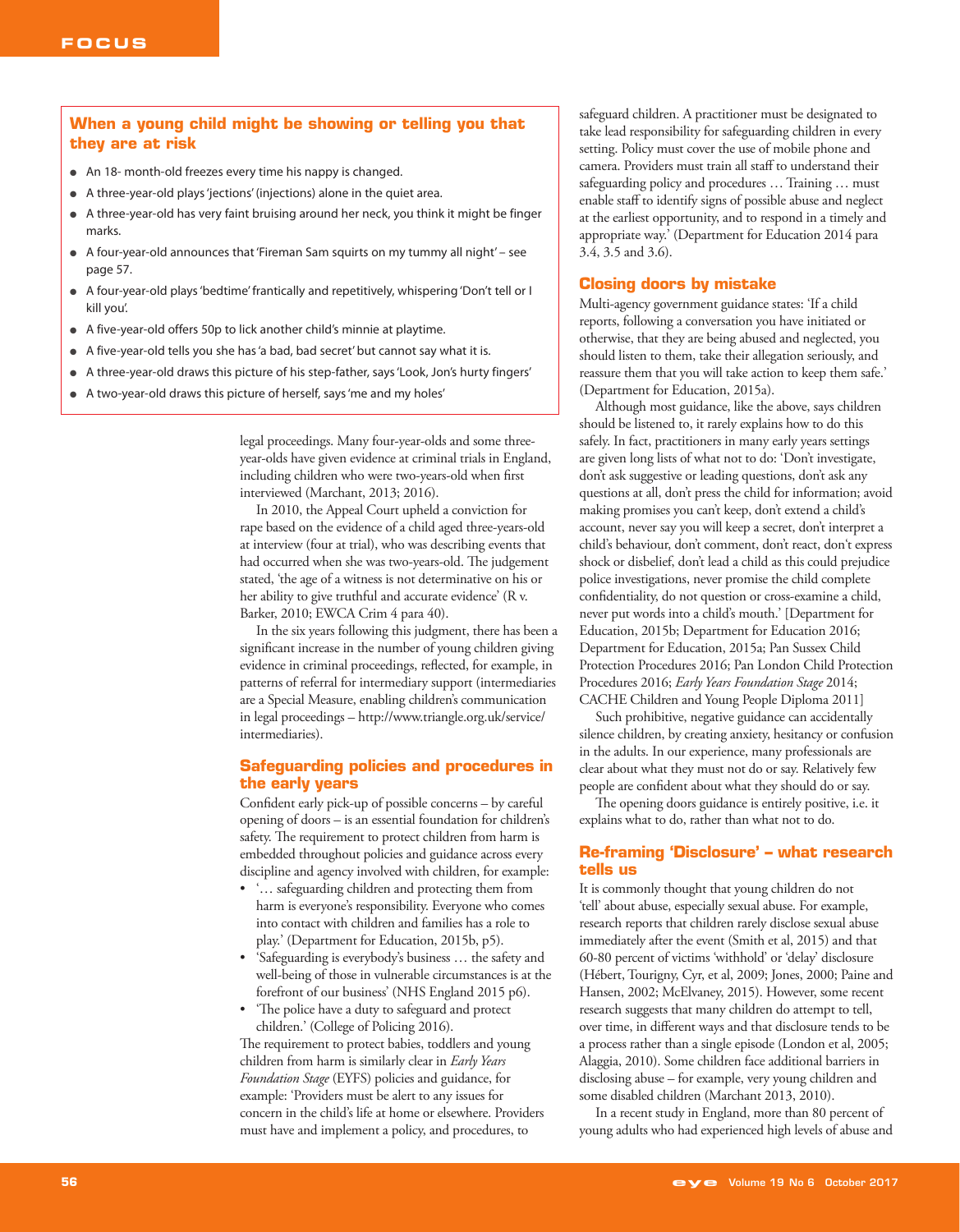violence during childhood reported that they had tried to tell someone about the abuse. Not being noticed, asked or heard 'was a consistent thread throughout… Some young people emphasised that they delayed their disclosures – or did not disclose – because no-one asked them or no-one noticed' (Allnock and Miller, 2013). Some young people are also sure that when they were children there were signs of abuse that should have been picked up (McElvaney, 2015).

Disclosure is often understood as a one-off, one-way event. However, disclosure can better be understood 'as a process that unfolds over time in different contexts and not as a singular event' (Reitsema and Grietens, 2016). 'Disclosure' develops through an interplay between children's signs and expressions and the reactions of the adults around them, both verbal and non-verbal. Children receive information on how adults respond to them, they process and evaluate this information, and they base their reactions on this (McElvaney, Greene, and Hogan, 2012).

Our experience with more than 1,000 children giving evidence about alleged abuse, suggests that many children – especially young or disabled children – show or tell repeatedly before action is taken – for example, 'Oh she's been saying that for ages.' 'He always does that, we thought that's just him.' The initial response of adults to children's disclosures can also affect children's wellbeing and the likelihood that they will recant or 'take back' their allegations (Ahern and Lamb, 2016) – adult responses are also key in later legal proceedings (Stolzenberg and Lyon, 2014).

#### **Children's evidence – what research tells us**

Early years practitioners are practised and skilled at understanding young children, and know that listening means attending in the widest sense to all of children's communication – everything that they say and do, from sounds, words and sentences to expressions, gestures, eye gaze, play, demonstrations, behaviour and drawing.

Research has confirmed that young children rely much more on unspoken communication than adults (Doherty-Sneddon 2003). This applies both to receptive communication (children's ability to understand) and expressive communication (children's ability to explain). Therefore, being aware of one's own unspoken communication (intonation, facial expression and body language) and paying careful attention to children's unspoken communication is essential when exploring possible safeguarding concerns.

Young children may 'show' about abuse well before they can or will 'tell' about it. They may also say or do things that are worrying, but are not clear allegations or disclosures. Children may make repeated deliberate attempts to begin to show or tell, or may unintentionally or accidentally do so. Children may be coerced into making false allegations, or their reports of innocent events may be misunderstood (for example, a four-year-old who announced, 'Fireman Sam sleeps in my bed and squirts all on my tummy' had just received a duvet cover for his birthday picturing Fireman Sam using his hose).

There is now also a robust knowledge base for investigative interviewing of children. Founded on extensive worldwide research, this provides a helpful basis for much clearer guidance about how adults should respond to initial concerns, reducing the risk of confusing or contaminating children's accounts, and also reducing the risk of accidentally silencing children.

Research is absolutely clear that the best way to elicit accurate information from children is to ask as few questions as possible (Burrows and Powell, 2014; Lamb et al, 2008) and to make these short, open-ended questions that let the child decide what to focus on, and do not introduce any information the child has not mentioned (Lamb et al, 2008; Lyon, 2014; Malloy et al, 2013; Orbach and Pipe, 2011; Powell and Snow, 2007).

Asking open-ended questions is not easy and takes practise. There is also confusion about which questions are open-ended. For example, 'wh' questions (who, what, where, when, why) are often incorrectly defined as openended questions. They are actually closed questions, because they direct the child's attention. 'Wh' questions can easily become unintentionally leading, i.e. 'Who else was there?' assumes that another person was present.

The 'opening doors' guidance is based on what is known about children's memory and children's testimony (Lamb et al, 2011; LaRooy et al, 2015; Marchant, 2013; 2015) and about the impact of trauma (Perry et al, 2006; Van der Kolk, 2015). It also draws on a set of ideas about nondirective communication within play therapy and beyond (Axline, 1947; Pinney, 1984; Rogers, 1942).

The opening doors approach is compatible with current policy and guidance (Department of Education, 2015a; 2015b; Home Office 2011; Ofsted 2016).

**Practitioners must be very aware that it is easy to 'close doors' on children without meaning to**

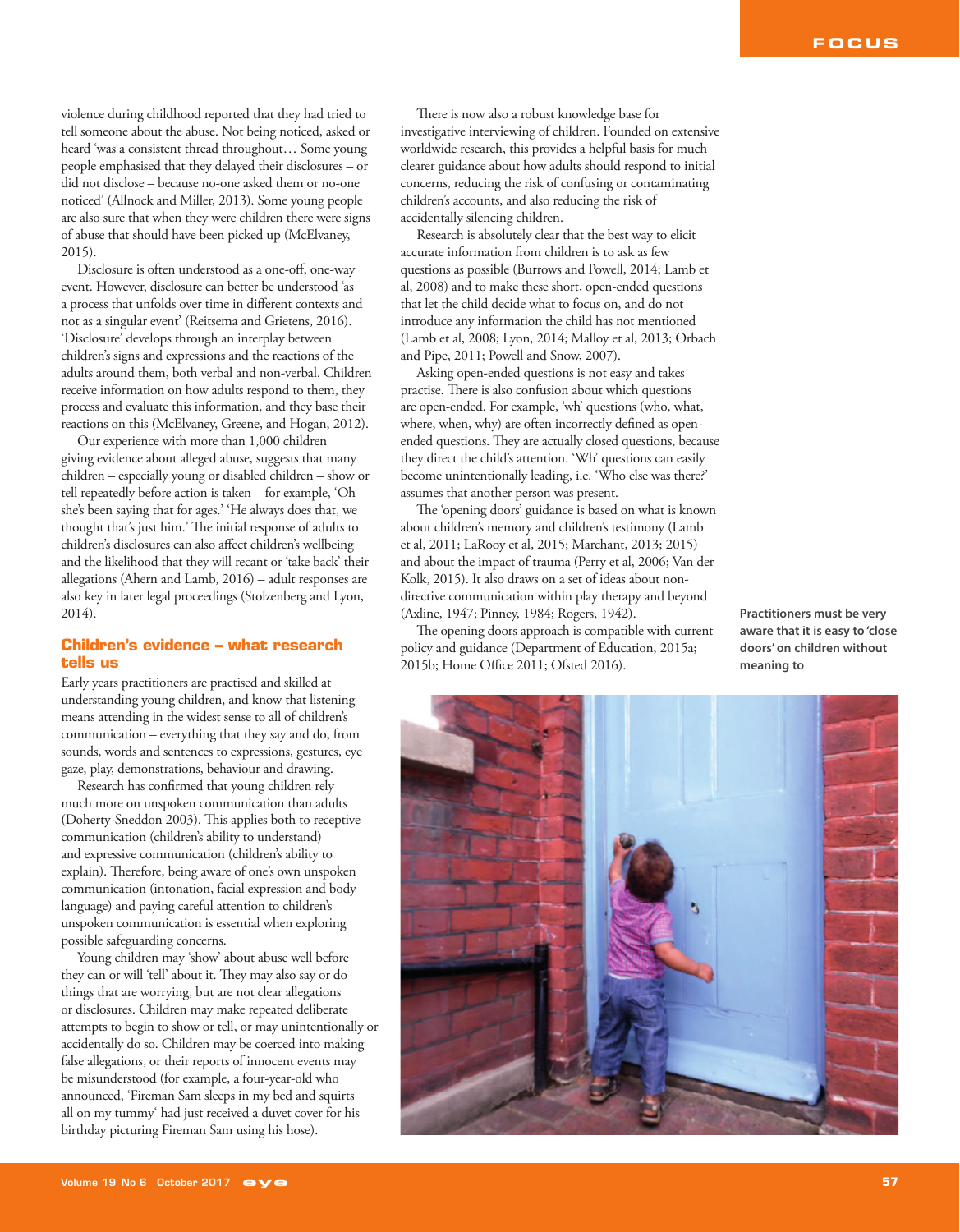#### **A different approach to guidance**

The 'opening doors' approach offers a positive, accessible and safe way to explore possible concerns with children, gently and at their pace. The aim is to get just enough information to work out what action is required, without leading children or contaminating their accounts. This approach is safe in terms of protecting children and protecting potential evidence. It is also safe whether children have been abused or have been misunderstood, or have been coached to give false accounts.

#### Positive guidance – Opening Doors

We could give much more enabling, helpful and clear guidance on how to respond to young children's possibly concerning behaviours or comments. We could say…

- You are part of children's first line of defence. It is your job to build helpful relationships with children. You are likely to meet some children who are not safe. They may tell you. Or they may show you. This might happen suddenly and without warning, or it may happen slowly, bit by bit, over time. It is your job to notice low level concerning behaviour that makes you skip a beat. It is your job to attend to the things children say or do that might not initially make sense.
- It is your job to notice the baby who keeps very still and silent when you change their nappy, to think about the toddler who makes you feel uneasy with the way they straddle your lap and rock on you, to see the child who is so busy keeping quiet and watching every adult in the room.
- It is your job to notice. And it is your job to respond. This is how to do that job. And this is how to do it carefully and well. The analogy used is of 'opening doors', that a child can walk through, or not. Early years settings are used to keeping in mind issues of door safety around young children. It is, therefore, hoped that the 'doors' analogy will easily stick in the mind of practitioners.
- If a child tells or plays or draws or shows about possible abuse, listen and attend carefully, with 100 percent of your attention, even if you look like you are doing something else. Many children find it easier if eye contact is not required (sit next to, instead of in front of the child, or direct your gaze to shared play, or simply look away).
- Let the child tell you what they want to tell you, or show you what they want to show you, as long as they and other children are safe. If the time or place is tricky, you might be able to adjust the environment rather than interrupt or stop the child (for example, reduce sound in the room, alert another worker to engage with the other children, or perhaps quietly direct them to play elsewhere, and always have a pen and notebook nearby, ready to make notes).
- If you are not sure what the child said or did, or if you are not sure what they meant, offer an open invitation – 'tell me more about that', or 'show me that again'.
- Then say things like 'uhuh' or 'mmhmm', or 'go on', to show you are listening. These are safe things to say because they encourage the child to continue, without

directing their account in anyway. Saying 'OK' or 'right' or 'yes' is riskier because these can suggest approval of what the child is telling you, and some things that children need to tell about are really not OK.

- Make clear through your behaviour and body language that you are calm and alright, and that you have time. Breathe, relax, keep still if the child is still. Give the child as much physical space as they need. Adapt your language and communication style in line with the child's needs.
- Ask as few questions as possible. Ask one question at a time. Good questions are open questions – 'tell me about that', 'then what happened', 'what else happened', 'tell me more about that'. Let the child use his or her own words.
- Be clear about what you need to know. Try to get just enough information to work out what action is required. Make a careful record of what the child said and did, and any questions you asked. If a child tries to demonstrate violent or sexual acts using your body, say calmly, 'I can't let you do that' and, if necessary, move away. If a child draws something concerning, keep the drawing safe.
- If appropriate, reflect back, using the child's own words. Say exactly what they said, without expanding or amending or asking questions. If appropriate, comment to show that you have noticed what a child is doing (for example, 'you are showing me with your hands').
- Let the child know what you will do next. This can be very simple: 'I am going to have a think and then I will come back', then perhaps, 'a policeman called Jon is going to come to nursery, he needs your help. I will stay with you when he's here'.

The aim is to keep opening doors, to keep an open mind about what you see and hear. You may need to carry on opening doors throughout an interaction that may last two minutes, or that may be spread across several weeks or months. **eye**

#### **References**

- Ahern EC, Lamb ME (2016) 'Children's Reports of Disclosure Recipient Reactions in Forensic Interviews: Comparing the NICHD and MoGP Protocols'; in *Journal of Police and Criminal Psychology* **July 2016** pp 1-9 DOI 10.1007/s11896- 016-9205-x
- Allagia R (2010) 'An Ecological Analysis of Child Sexual Abuse Disclosure: Considerations for Child and Adolescent Mental Health'; in *Journal of the Canadian Academy of Child and Adolescent Psychiatry* **19** (1) pp 32-9
- Allnock D, Miller P (2013) *No one noticed no one heard: A study of disclosures of childhood abuse*. NSPCC, London. Available online: https://www.nspcc.org.uk/globalassets/documents/ research-reports/no-one-noticed-no-one-heard-report.pdf
- Allnock D (2015) *What Evidence Exists about the Prevalence of Child Sexual Abuse in England and Wales? Evidence briefing for the national policing lead for Child protection and abuse investigation*. Institute of Applied Social Research: London. Available online: https://www.beds.ac.uk/\_\_data/assets/pdf\_ file/0008/484694/CSA-and-prevalence-briefing-FINAL.pdf

Axline V (1947) *Play Therapy*. Ballatine: New York, USA Beckett H, Warrington C (2014) *Suffering in Silence: Children*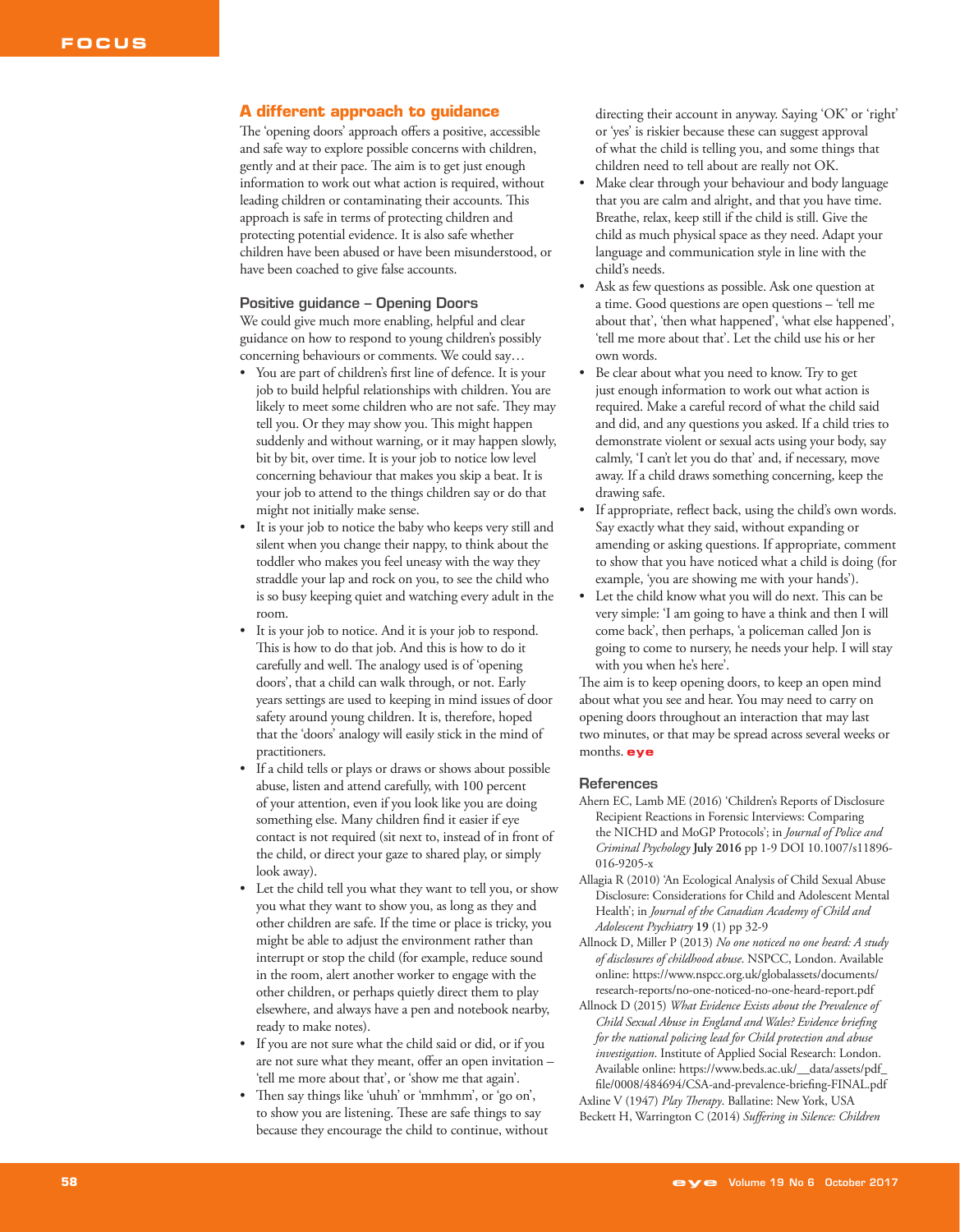*and Unreported Crime*. Victim Support: London. Available online: www.beds.ac.uk/\_data/assets/pdf\_file/0005/456008/ Hidden-Victimisation-of-Children\_low-res.pdf

- Bentley-Lawson N (2017) *Warwickshire Safeguarding Children Board Serious Case Review Child T*. Available online: https:// apps.warwickshire.gov.uk/api/documents/WCCC-850-618
- Brighton and Hove Local safeguarding Children Board, West Sussex Safeguarding Children Board, East Sussex local Safeguarding Children Board (2016) *Pan Sussex Child Protection Procedures*. Available online: https:// sussexchildprotection.procedures.org.uk/
- Burrows KS, Powell M (2014) 'Prosecutors' recommendations for improving child witness statements about sexual abuse'; in *Policing and Society, An International Journal of Research and Policy* **24** (2) pp: 189-207
- Bruce T, Meggit C, Kamen T, Grenier J (2011) *CACHE Level 3 Children and Young People's Workforce Diploma: Early Learning and Child Care: Understanding How to Safeguard the Wellbeing of Children and Young People: Unit CYP Core 3.3*. Hodder Education: London
- College of Policing (2016) *Authorised Professional Practice: Child Abuse*. Available online: www.app.college.police.uk/ app-content/major-investigation-and-public-protection/childabuse/
- Department for Education (2015a) *What to do if you're worried a child is being abused, Advice for practitioners, Ref: DFE-00124- 2015 PDF*. HM Government: London. Available online: https://www.gov.uk/government/uploads/system/uploads/ attachment\_data/file/419604/What\_to\_do\_if\_you\_re\_ worried\_a\_child\_is\_being\_abused.pdf
- Department for Education (2015b) *Working together to safeguard children, A guide to inter-agency working to safeguard and promote the welfare of children*. HM Government: London.
- Department for Education (2016) *Keeping children safe in education, Statutory guidance for schools and colleges*. HM Government: London.
- Doherty-Sneddon G (2003) *Children's unspoken language*. Jessica Kingsley Publishers: London
- England and Wales Court of Appeal (Criminal Division) Decisions (2010) *R v B England And Wales Court of Appeal Crim 4*. Available online: http://www.bailii.org/ew/cases/ EWCA/Crim/2010/4.html
- Hébert M, Tourigny M, Cyr M, McDuff P, Joly J (2009) 'Prevalence of Childhood Sexual Abuse and Timing of Disclosure in a Representative Sample of Adults from Quebec'; in *Canadian Journal of Psychiatry* **54** (9) pp 631-39
- Home Office (2011) *Achieving Best Evidence in Criminal Proceedings, Guidance on interviewing victims and witnesses, and guidance on using special measures, Ministry of Justice*. HM Government: London.
- Jones DPH (2000) 'Editorial: Disclosure of Child Sexual Abuse'; in *Child Abuse and Neglect* **24** (2) pp 269-71
- Lamb M, Hershkowitz I, Orbach Y, Esplin P (2008) *Tell me what happened. Structured investigative interviews of child victims and witnesses*. Wiley-Blackwell: Chichester
- Lamb M, La Rooy D, Malloy L, Katz C (2011) *Children's Testimony: A Handbook of Psychological Research and Forensic Practice (2nd Ed)*. Wiley-Blackwell: Chichester
- La Rooy D, Heydon G, Korkman J, Myklebust T (2015) 'Interviewing Child Witnesses'; in Oxburgh G, Myklebust T, Grant T, Milne B (Eds) *Communication in Investigative and Legal Contexts: Integrated Approaches from Forensic Psychology, Linguistics and Law Enforcement*. Wiley-Blackwell: Chichester
- London K, Bruck M, Ceci SJ, Shuman DW (2005) 'Disclosure of child sexual abuse: What does the research tell us about the

## **Opening Doors in action**

The example below shows this 'door opening' approach in action, following a young child through a sequence of moments where adults have opportunities to open or close doors.